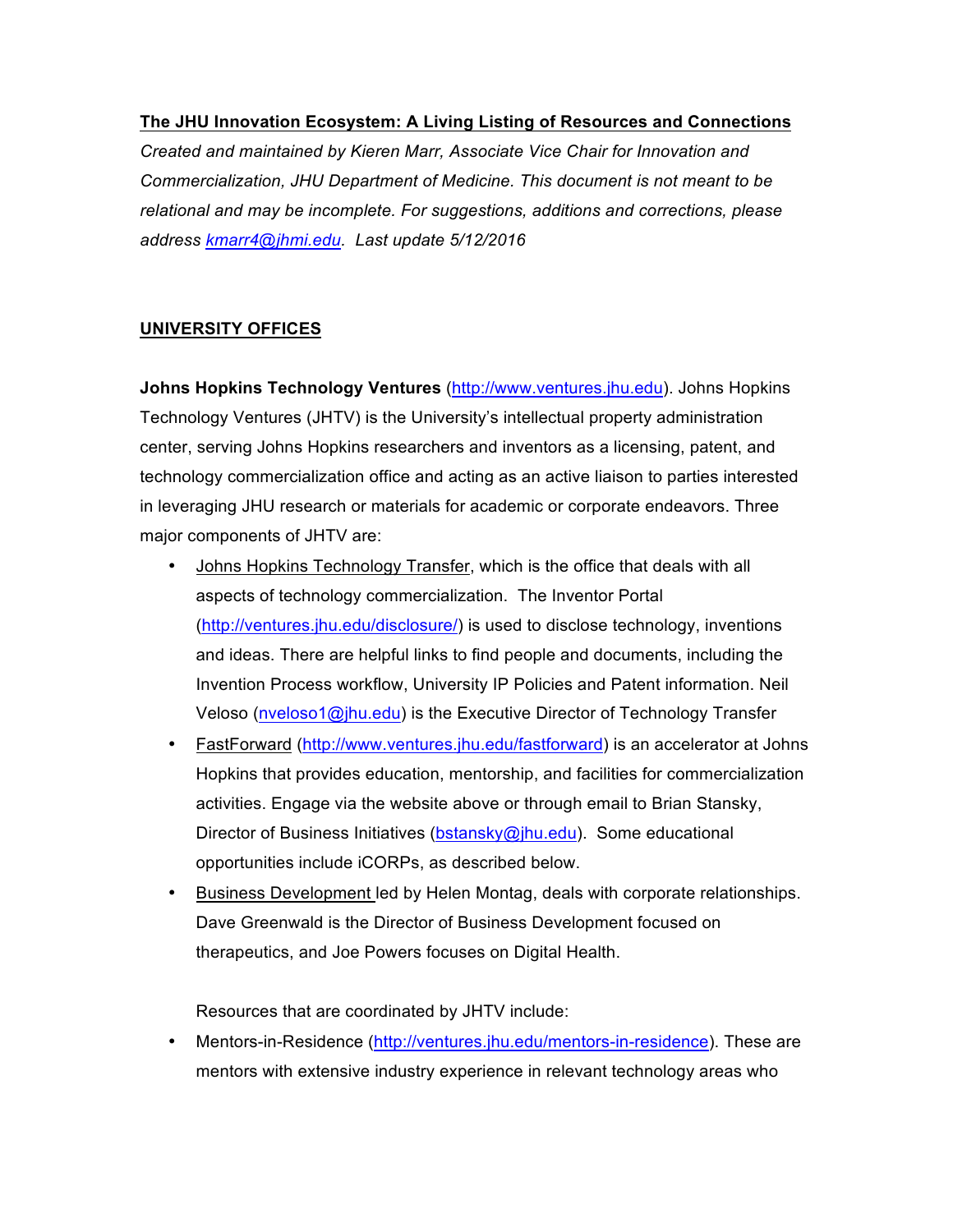have committed a period of time to offer advice for projects moving through FastForward.

- Science and Technology Advisory Team (STAT) (http://ventures.jhu.edu/stat/) includes Johns Hopkins-affiliated subject matter experts (including alumni), who can be mobilized to help startup companies confidently tackle a variety of challenges.
- The Johns Hopkins Private Equity and Venture Capital Club, led by Kelvin Fu (http://www.jhupevc.com)

# **JHU SCHOOL AND DEPARTMENTAL OFFICES AND PROGRAMS**

### **JHU Medicine**

- Johns Hopkins Medicine Business Development and Strategic Alliances (http://www.hopkinsmedicine.org/business/business\_development) assists in development of products and services, and alliance with external organizations
- Johns Hopkins Center for Innovative Medicine (http://www.hopkinscim.org/) describes itself as "a think tank" with a mission to serve Johns Hopkins and academic medicine. Site links to Bayview research cores, Aliki Initiative, and the Miller-Coulson Academy.
- The Office of Johns Hopkins Physicians (OJHP) (http://www.hopkinsmedicine.org/office-of-johns-hopkins-physicians) develops guidelines, parameters and innovations to assist in physician offices, activities and care systems.
- Armstrong Institute for Patient Safety and Quality (http://www.hopkinsmedicine.org/armstrong\_institute) The Armstrong Institute's goal is to eliminate preventable harm to patients and to achieve the best patient outcomes at the lowest cost possible, and then to share knowledge of how to achieve this goal with the world.
- The Johns Hopkins Institute for Clinical and Translational Research (ICTR; http://ictr.johnshopkins.edu) is one of 60 medical research institutions working together as a national consortium funded through the Clinical and Translational Science Awards (CTSA). Sponsors cores, clinical research units, educational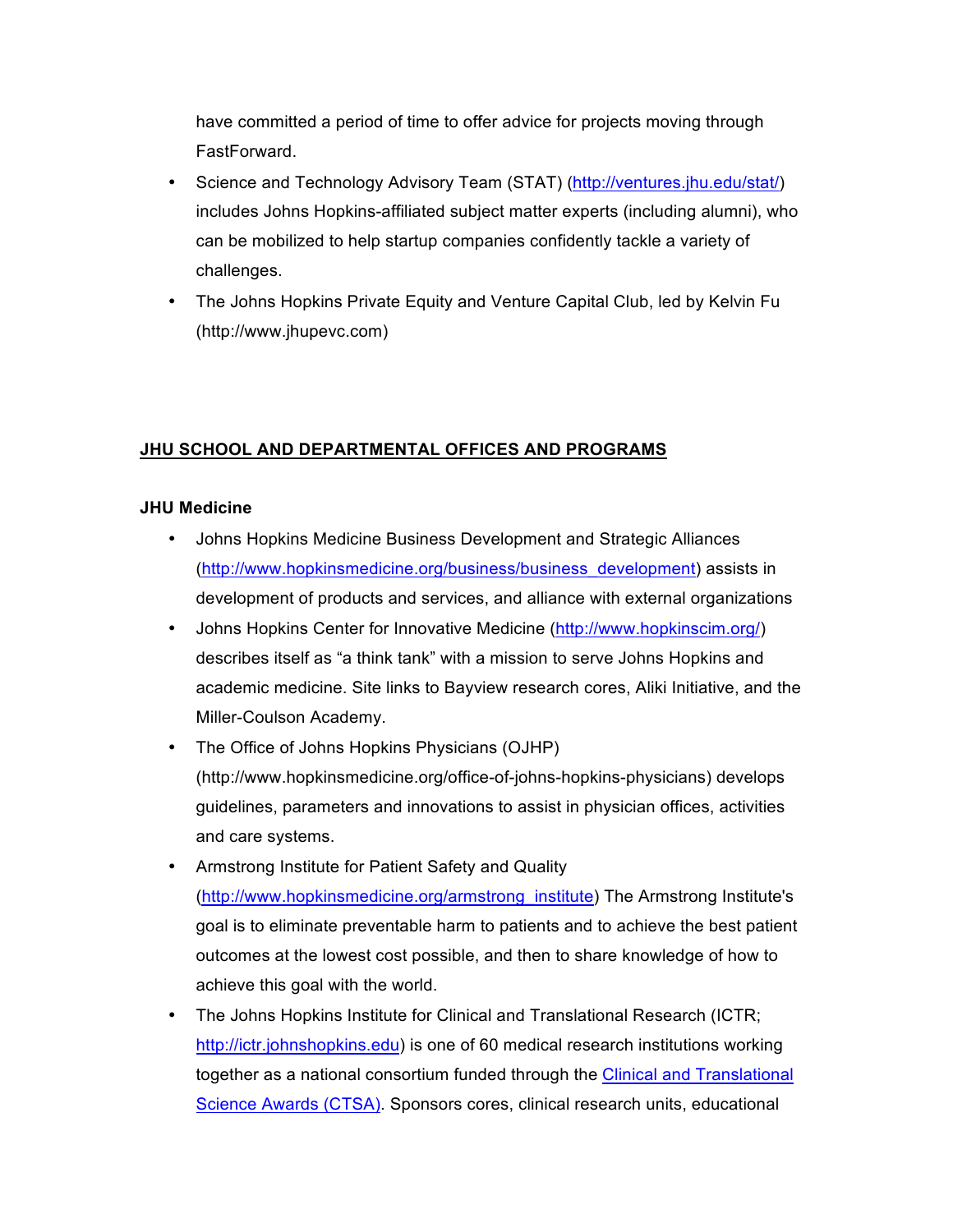events and funding directed towards accelerating innovation.

- JHU Drug Discovery Program (https://drugdiscovery.jhu.edu) , a multidisciplinary team of scientists with industrial experience in drug discovery research, providing collaboration across subject areas and educational programs (below)
- Innovation and Commercialization in Medicine (InCMed) is the Department of Medicine office chaired by Vice Chair and Associate Vice Chair of Innovation and Commercialization, Drs. Jay Pasricha and Kieren Marr
- Johns Hopkins Medicine Healthcare Solutions (http://www.johnshopkinssolutions.com) is a business team within JHM working to develop and manage collaborations with industry.

## **JHU Whiting School of Engineering**

- Center for Biomedical Innovation and Design (CBID) (http://cbid.bme.jhu.edu), part of the Department of Biomedical Engineering works with students, engineers, faculty, and industry to develop solutions to health care problems
- Malone Center for Engineering in Healthcare (http://hub.jhu.edu/2016/02/04/engineering-health-care-malone-center) is a multidisciplinary collaborative center for healthcare solutions

### **JHU Carey Business School**

- Carey Business School Global MBA program students participating in Discovery to Market (D2M) program (http://carey.jhu.edu/students/studentprojects/discovery-to-market) work closely with JHU faculty across departments to create business models and commercialization plans
- CBS Medicine faculty offer JHU Boot Camp for Technology Entrepreneurs (http://www.jhubootcamp.com)
- Entrepreneurial Finance is taught by Dave Greenwald

### **JHU Bloomberg School of Public Health**

• Center for Population Health IT (http://www.jhsph.edu/research/centers-andinstitutes/johns-hopkins-center-for-population-health-information-technology/)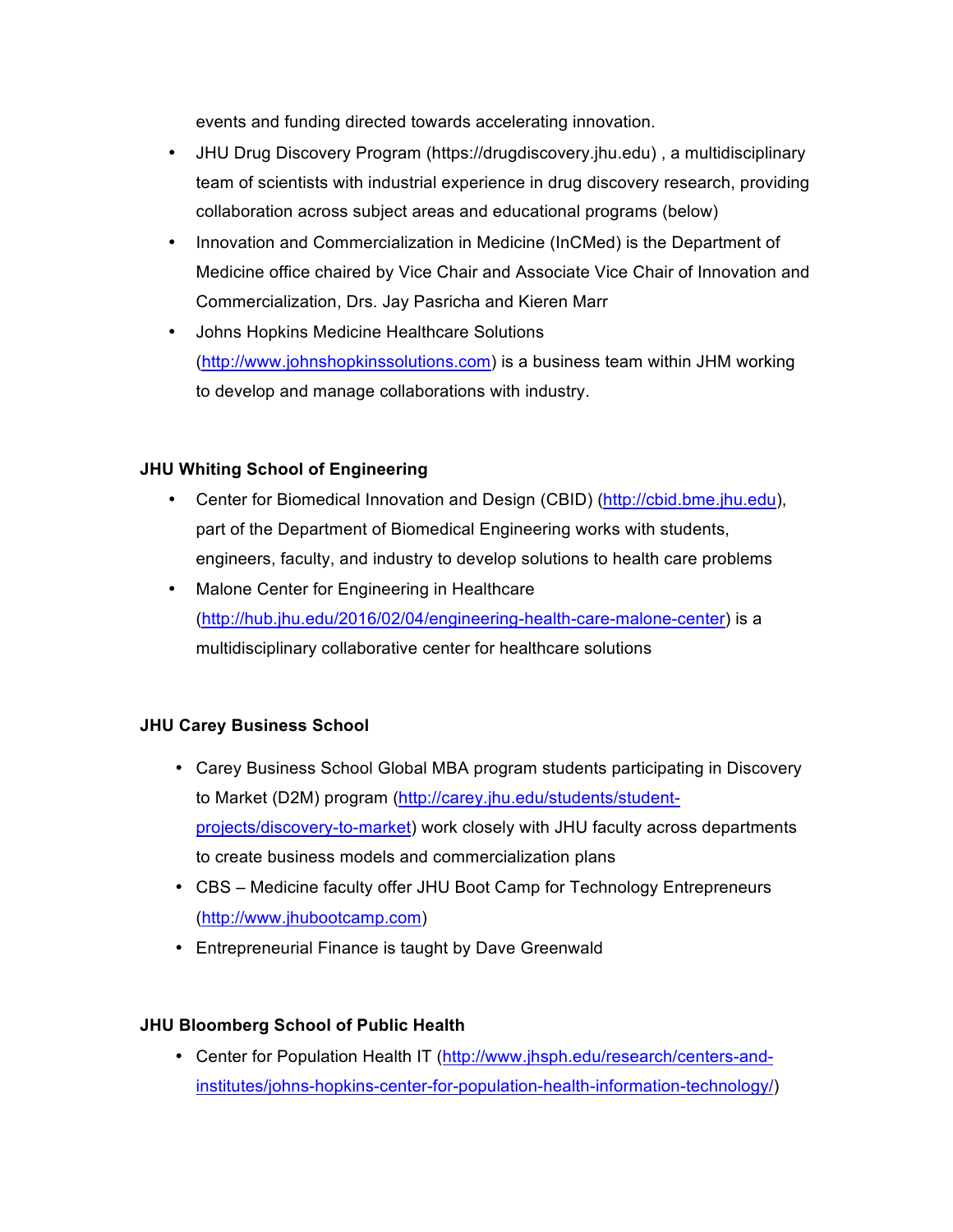works with investigators to help identify ways to care for populations

# **JHU ORGANIZATIONS, NETWORKS AND LINKS FOUNDED TO PROMOTE / ACCELERATE INNOVATION**

- Innovation Factory (http://ifjh.org) is the collaborative student-led organization with the mission to foster the entrepreneurial spirit throughout the Johns Hopkins community by facilitating access to learning, networking, and investment opportunities.
- Social Innovation Lab (http://thesocialinnovationlab.org) The Social Innovation Lab is an early stage incubator located in Baltimore, Maryland that supports promising companies and organizations developing innovative solutions to local and global problems.
- Hopkins Biotech Network (http://hopkinsbio.org) was formed with the goal of providing a platform to network and to help members "understand the vast spectrum of opportunities in biotechnology, spanning everything from business to the lab bench." Dave Greenwald is the Carey faculty advisor to HBN
- The Idea Lab (http://idealab.jhu.edu) is a crowdsourcing site for Hopkins Innovation ideas, discussions, and challenges.
- The Hopkins Graduate Student Consulting Club (http://jhgcc.weebly.com) is a student-led organization that aims to introduce the Johns Hopkins students and staff to a career in business management consulting. The group holds workshops, networking events and biotech case competitions

# **JHU Affiliated Organizations**

- The Johns Hopkins University Applied Physics Laboratory (APL), a JHU affiliated research center (http://www.jhuapl.edu) provides critical contributions to challenges with systems engineering and integration, technology research and development, and analysis.
- Sibley Innovation Hub (http://www.sibleyhub.com) helps coordinate activities and facilitate projects using design thinking models to address medical problems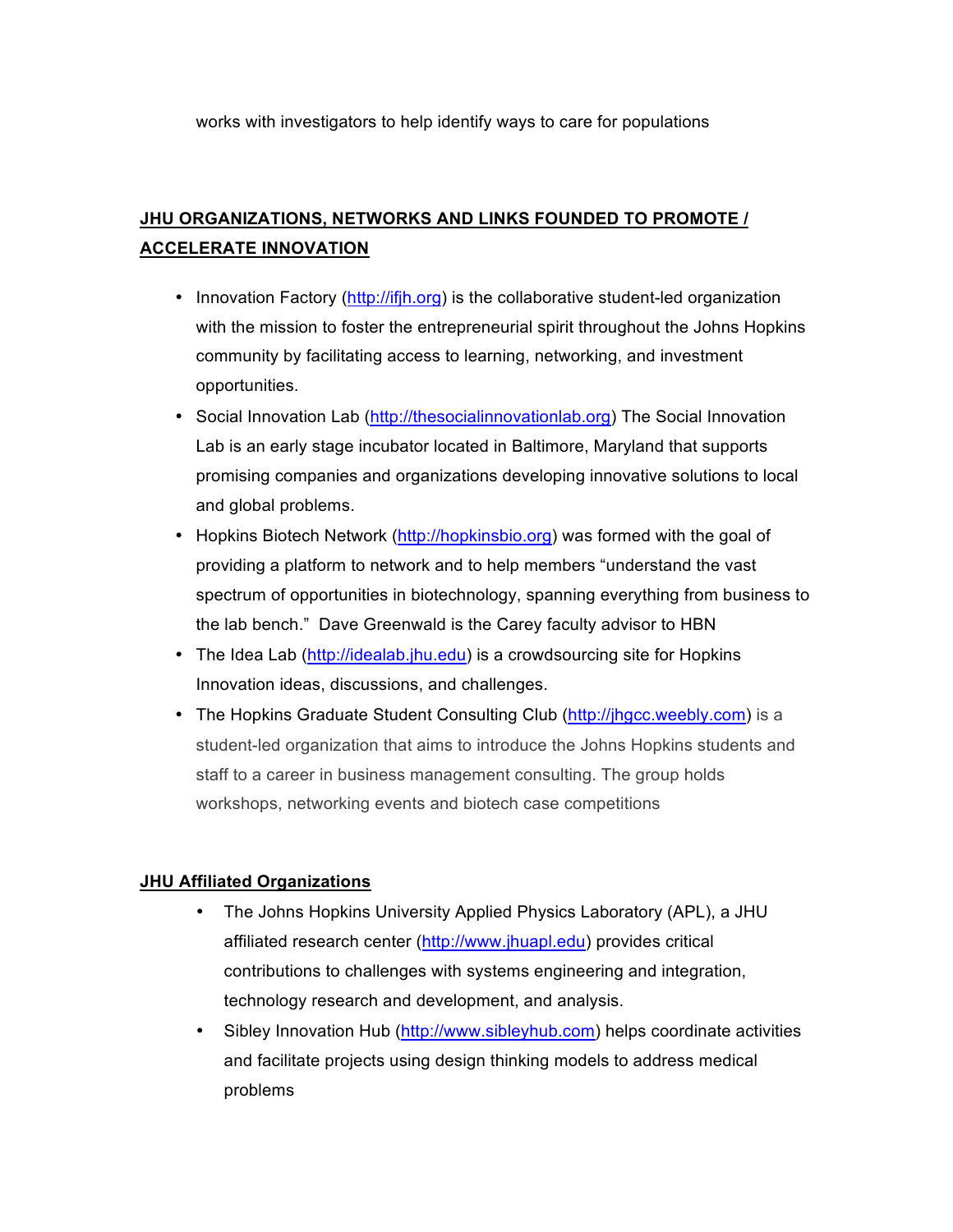• Jhpiego (http://jhpiego.org) focuses on bringing high-quality health care to women and families worldwide, by creating innovative solutions to improve health care services, delivery and systems.

## **Information Technology (IT) Centers, resources and links**

- Johns Hopkins Medicine Technology Innovation Center (TIC) (http://www.hopkinsmedicine.org/technology\_innovation) is a professional software engineering team that builds and deploys innovative clinical information systems across Johns Hopkins Medicine.
- Health IT accelerator Dreamit Health (http://www.dreamit.com) provides early stage entrepreneurs with resources, advisors, investors, strategic partners and customers looking for innovative solutions.
- Center for Population Health IT (http://www.jhsph.edu/research/centers-andinstitutes/johns-hopkins-center-for-population-health-information-technology/) works with investigators to help identify ways to care for populations

# **Other Regional Resources and Useful Links**

- Betamore (https://www.betamore.com) is a campus for technology + entrepreneurship located in the heart of the Federal Hill neighborhood of downtown Baltimore
- Baltimore Innovation week (https://baltimoreinnovationweek.com)
- Maryland Biotech Forum (http://www.techcouncilmd.com/marylandbiotechforum)
- JHU MedHacks a challenge competition for design and discovery (www.Medhacks.org)
- The Center for Advancing Innovation (CAI) has partnered with MedImmune and the National Cancer Institute (NCI) to launch new companies in the Maryland-Virginia-DC region centered around Nanotech-Cancer inventions through a challenge - the Nanotechnology Startup Challenge (http://www.prweb.com/releases/2015/12/prweb13141284.htm)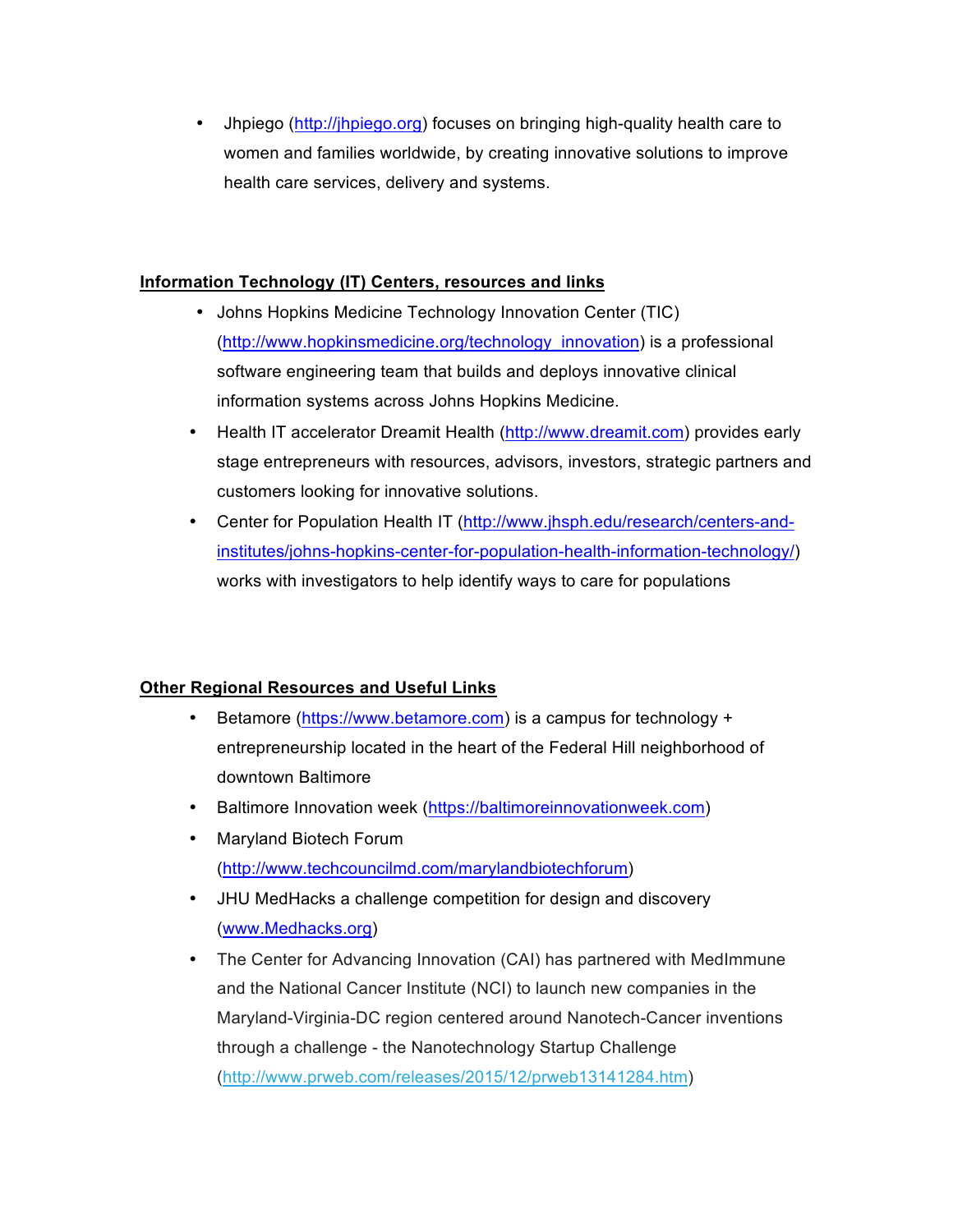## **EDUCATIONAL PROGRAMS**

- Innovation-CORPS (I-CORPS) programs sponsored by NSF (http://www.dcicorps.org/introatjhuprograminformation/) and NIH (http://www.nih.gov/news-events/news-releases/nih-i-corps-entrepreneurialtraining-pilot-program-showcases-results) give researchers training in commercialization, with the aim of accelerating biomedical innovations into applied health technologies
- CBS Medicine faculty offer JHU Boot Camp for Technology Entrepreneurs (http://www.jhubootcamp.com)
- Center for Bioengineering Innovation & Design (CBID) hosts several educational programs and competitions, including an Annual Design Day (http://cbid.bme.jhu.edu)
- Krieger Arts and Sciences Graduate Programs include Master of Science in Biotechnology, Regulatory Sciences, And Biotechnology Enterprise and Entrepreneurship (http://landing.advanced.jhu.edu/biotechnology)
	- JHU Drug Discovery Program (https://drugdiscovery.jhu.edu) provides courses in drug discovery research

# **FUNDING OPPORTUNITIES**

- Links to several Funding opportunities listed on ICTR website, including Accelerated Translational Incubator Pilot (ATIP) awards, SOM Discovery Synergy Awards, Health Care Innovation Awards (JH Community Health Partnership J-CHiP) http://ictr.johnshopkins.edu;
- Johns Hopkins Discovery Award (http://web.jhu.edu/administration/provost/awards/Discovery\_Award/discovery
- President's Frontier Award (http://web.jhu.edu/administration/provost/awards/PFA)
- Johns Hopkins Catalyst Award (http://web.jhu.edu/administration/provost/awards/Catalyst\_Award/catalyst)
- NIH Small Business Innovation Research (SBIR) and Small Business Technology Transfer (STTR) (https://sbir.nih.gov)
- Lilly Innovation Fellowship Award https://www.lilly.com/Research-